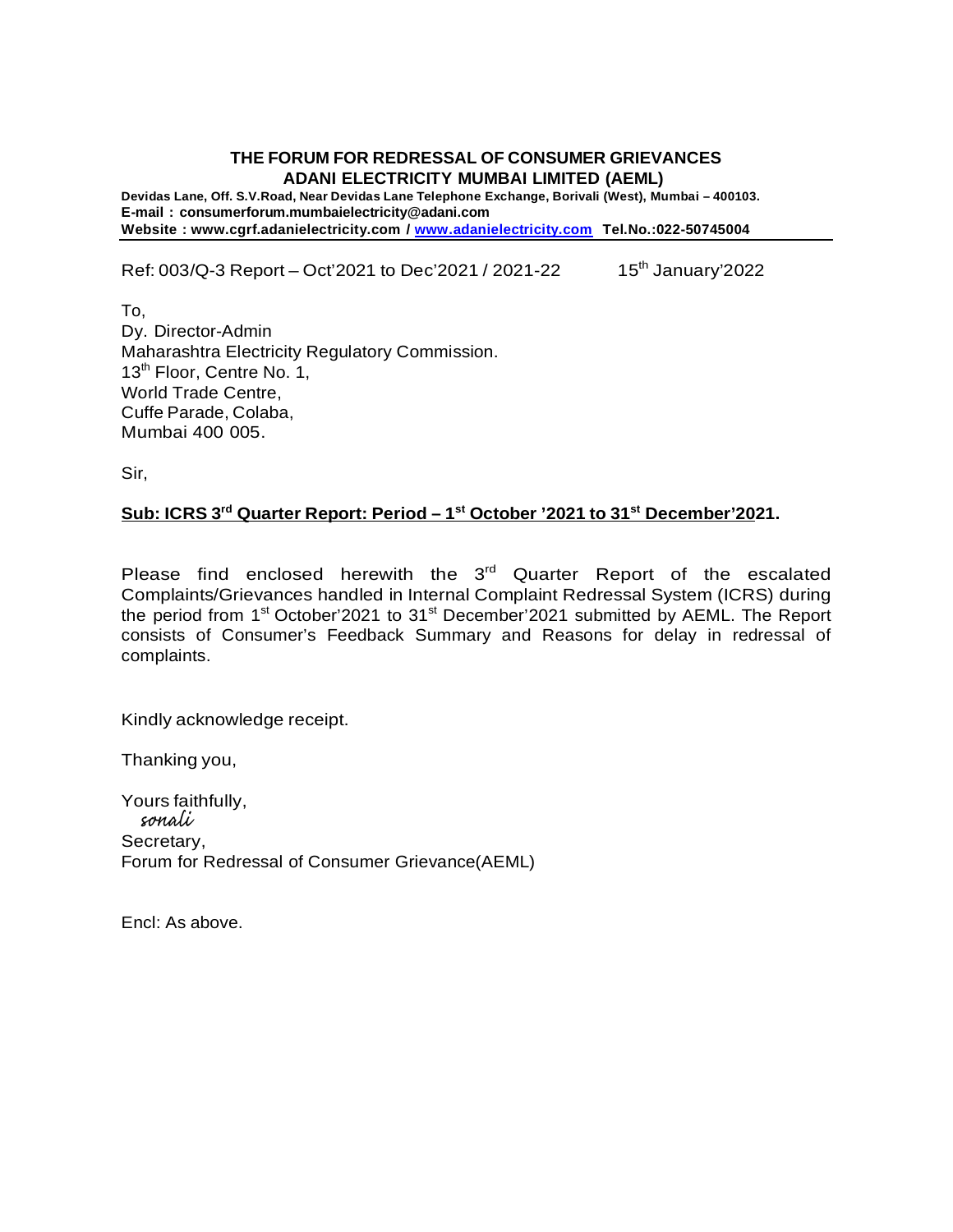## ICRS-Mumbai

\*

 **Date: 15/01/2022 Internal Complaint Redressal System (ICRS) Distribution Licensee - Adani Electricity Mumbai Ltd. (AEML)** 

**I. ICRS- Summary of greivances redressal during the quarterly report period from 1st October' 2021 to 31st December' 2021** 

| No. of grievances<br>pending on start<br>date | No. of<br>grievances<br>received<br>during the<br>period | grievances<br>during the<br>period | No.of<br>Total No. of grievances not<br>admitted or<br>withdrawn<br>during the | Total No. of<br>grievances<br>actionable<br>during the<br>period | b. No. of grievances redressed<br>Within Time | Total No.of<br>grievances<br>redressed<br>during the<br>period | Total No.of<br>grievances pending at<br>end the period |           |
|-----------------------------------------------|----------------------------------------------------------|------------------------------------|--------------------------------------------------------------------------------|------------------------------------------------------------------|-----------------------------------------------|----------------------------------------------------------------|--------------------------------------------------------|-----------|
|                                               |                                                          |                                    | period                                                                         |                                                                  |                                               |                                                                |                                                        |           |
|                                               |                                                          | $C=(A+B)$                          | D                                                                              | $E=(C-D)$                                                        |                                               |                                                                | $H=(F+G)$                                              | $I=(E-H)$ |
|                                               | 67                                                       |                                    |                                                                                | 71                                                               | 63                                            |                                                                | 70                                                     |           |

| <b>III. Complaint Nature Wise Summary</b>                                                 |                                                 |                                                          |                           |                                            |  |  |
|-------------------------------------------------------------------------------------------|-------------------------------------------------|----------------------------------------------------------|---------------------------|--------------------------------------------|--|--|
| Nature of<br>Complaints-<br>Prioratized                                                   | *Filed in Otr<br>(Nos)                          | Total<br><b>Grievances</b><br><b>Actionable</b><br>(Nos) | <b>Redressed</b><br>(Nos) | Pending at the<br>end of this Otr<br>(Nos) |  |  |
| New Connection                                                                            | $\theta$                                        | $\mathbf{0}$                                             | $\mathbf{0}$              | $\Omega$                                   |  |  |
| Reconnection /<br>Disconnection                                                           | $\Omega$                                        | $\Omega$                                                 | $\Omega$                  | $\theta$                                   |  |  |
| No Supply                                                                                 | 9                                               | 9                                                        | 9                         | $\mathbf{0}$                               |  |  |
| Billing                                                                                   | 30                                              | 30                                                       | 29                        |                                            |  |  |
| Other types (Not<br>included in above<br>categories)                                      | 32                                              | 32                                                       | 32                        | $\Omega$                                   |  |  |
| Total                                                                                     | 71                                              | 71                                                       | 70                        |                                            |  |  |
| * For filed cases, the 'Total' count shall be as per the Nos shown at E9 above (i.e.Total | No. of grievances actionable during the period) |                                                          |                           |                                            |  |  |

| V. Consumer Feedback                     |     |                                                          |  |  |  |  |
|------------------------------------------|-----|----------------------------------------------------------|--|--|--|--|
| <b>Total Feedback</b><br>Received (Nos.) | (%) | <b>Needs Improvement Satisfactory &amp; Above</b><br>(%) |  |  |  |  |
|                                          |     | 100                                                      |  |  |  |  |

Reasons for greivances redressal delay beyond stipulated time- attached in separate sheet

**IV . Case-wise reasons for delay in disposal with respect to specified time**

Attached Separate Sheet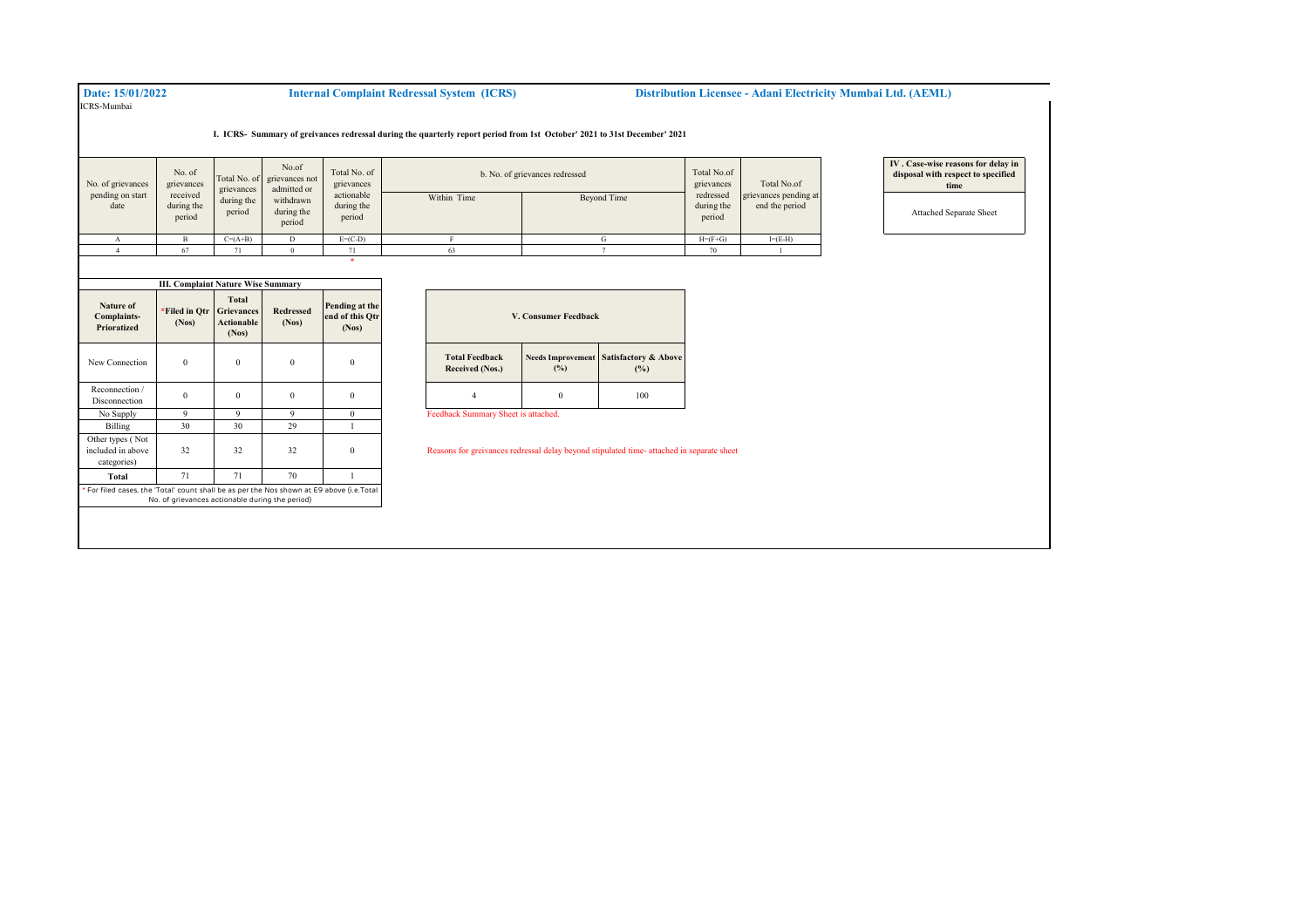|               |           |                                    |                 |                | <b>Consumers</b> |            |
|---------------|-----------|------------------------------------|-----------------|----------------|------------------|------------|
| <b>Serial</b> | Contract  |                                    |                 | Complaint      | <b>Feedback</b>  | Date Of    |
| <b>Number</b> | Acct      | <b>Consumers Name</b>              | <b>Division</b> | Type           | (Rating)         | Feedback   |
|               | 101206174 | M S SATELLITE DEVELOPERS PVT L     | Malad           | Other Types    | Very Good        | 13.12.2021 |
|               | 152784355 | TULSI S SAHNI                      | Andheri         | Billing        | Very Good        | 16.12.2021 |
|               | 152896043 | SHREERAJ DEVELOPERS LLP            | Borivali        | Other Types    | Good             | 26.10.2021 |
|               | 153060449 | MRS NEELAM VED KALRA MR VEDPRAKASH | Vandre          | <b>Billing</b> | Good             | 02.12.2021 |

**ICRS- Consumer Feedback Summary ( 01/10/2021-31/12/2021)**